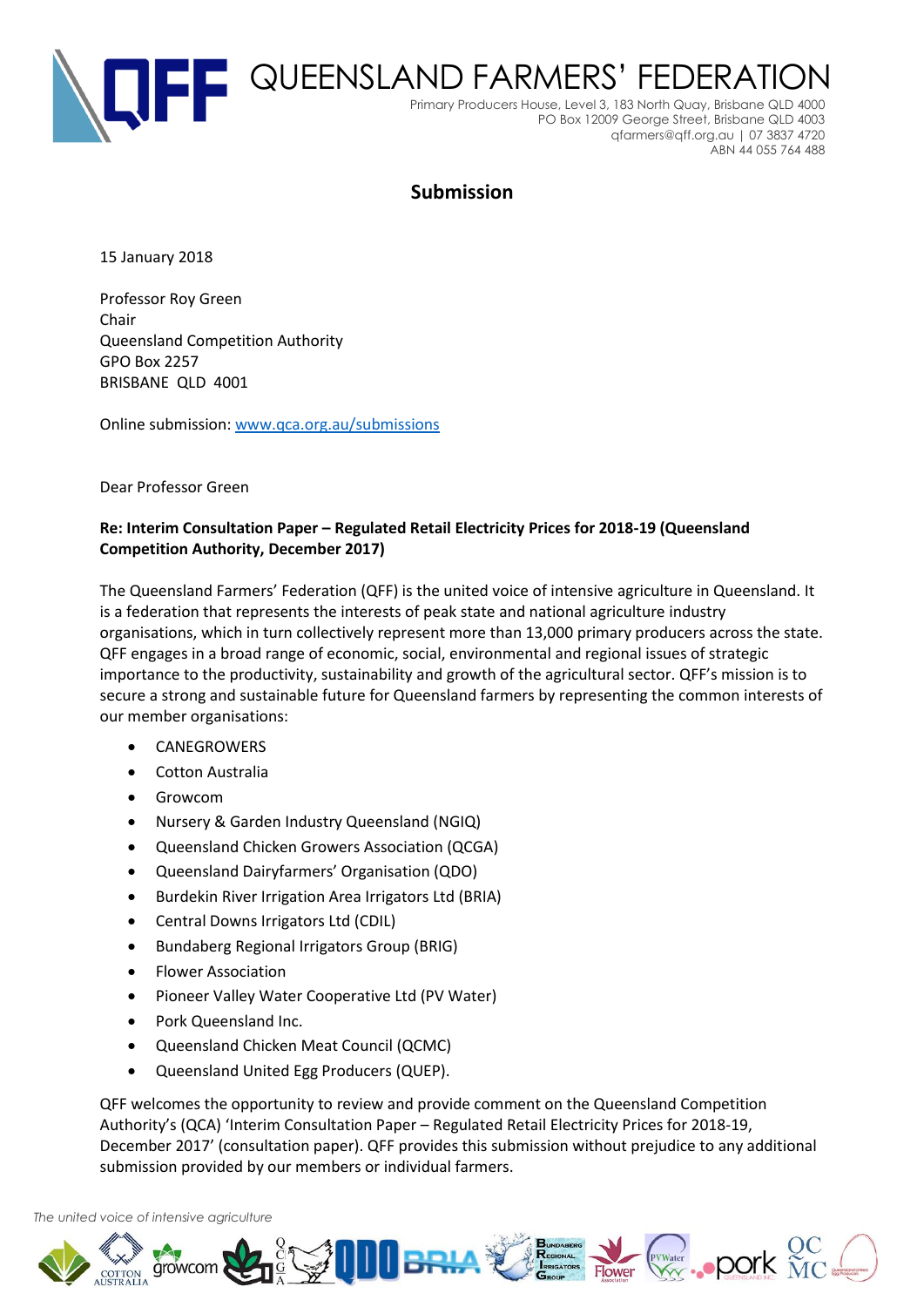

QFF represents Queensland's intensive agricultural industries. Businesses across this sector use energy (including grid electricity) for irrigation, forced-air and hydro-cooling, medium and long-term refrigerated storage of fresh produce, the production of hot water, on-site food processing and packaging, milking, through to heating/cooling and ventilation essential for animal welfare. There are also energy requirements used in the ancillary activities and support operations for primary agriculture including, but not limited to, offices, worker accommodation, motor-vehicle workshops and the production of organic and inorganic fertilisers.

# *Timeframes*

The timeframe provided to review and provide submissions on the consultation paper is not appropriate and disappointing. The delegation was signed on 18 December 2017 and received by the QCA on Friday 22 December 2017. Critical stakeholders such as QFF, only received notification by email after close of business on 22December 2017 – the day most businesses closed for the Christmas period.

The interim consultation paper states that "Public involvement is an important element of the decisionmaking processes of the Queensland Competition Authority (QCA)". Most offices/organisations had a mandatory shut-down period between Monday 25 December 2017 and Tuesday 2 January 2018, with many key personnel extending holidays after this time.

Given the complexity of the issues discussed in the consultation paper and levels of stakeholder concern, a consultation window of 10 working days over a holiday period is poor. As such, QFF has not been able to secure input to, or review of this submission by its members which directly represent over 13,000 intensive agricultural producers across Queensland.

## *2017 in review*

QFF was encouraged by the focus on electricity prices during 2017. This focus included a significant number of studies and reviews of available data, all of which concluded that electricity prices are unsustainable. However, to date, there has been no definitive action to deliver much needed price relief and/or apply downward pressure on electricity prices.

#### The Energy Security Board

The Energy Security Board published its first Health of the National Electricity Market Report in December 2017. This follows recommendations made by Dr Finkel in his independent review into the future security of the NEM published in June 2017.

The Board reported '*that the National Electricity Market (NEM) is not in the best of health. The three immediate symptoms are:* 

- *electricity bills are not affordable*
- *reliability risks in the system are increasing; and*
- *future carbon emissions policy is uncertain.*

The Board also noted that retail electricity prices have increased by about 80–90 per cent in real terms over the last decade and that affordability is a major concern. Customers report 'bill shock' and in the 'last two years electricity costs have doubled, or in some cases trebled for business customers'.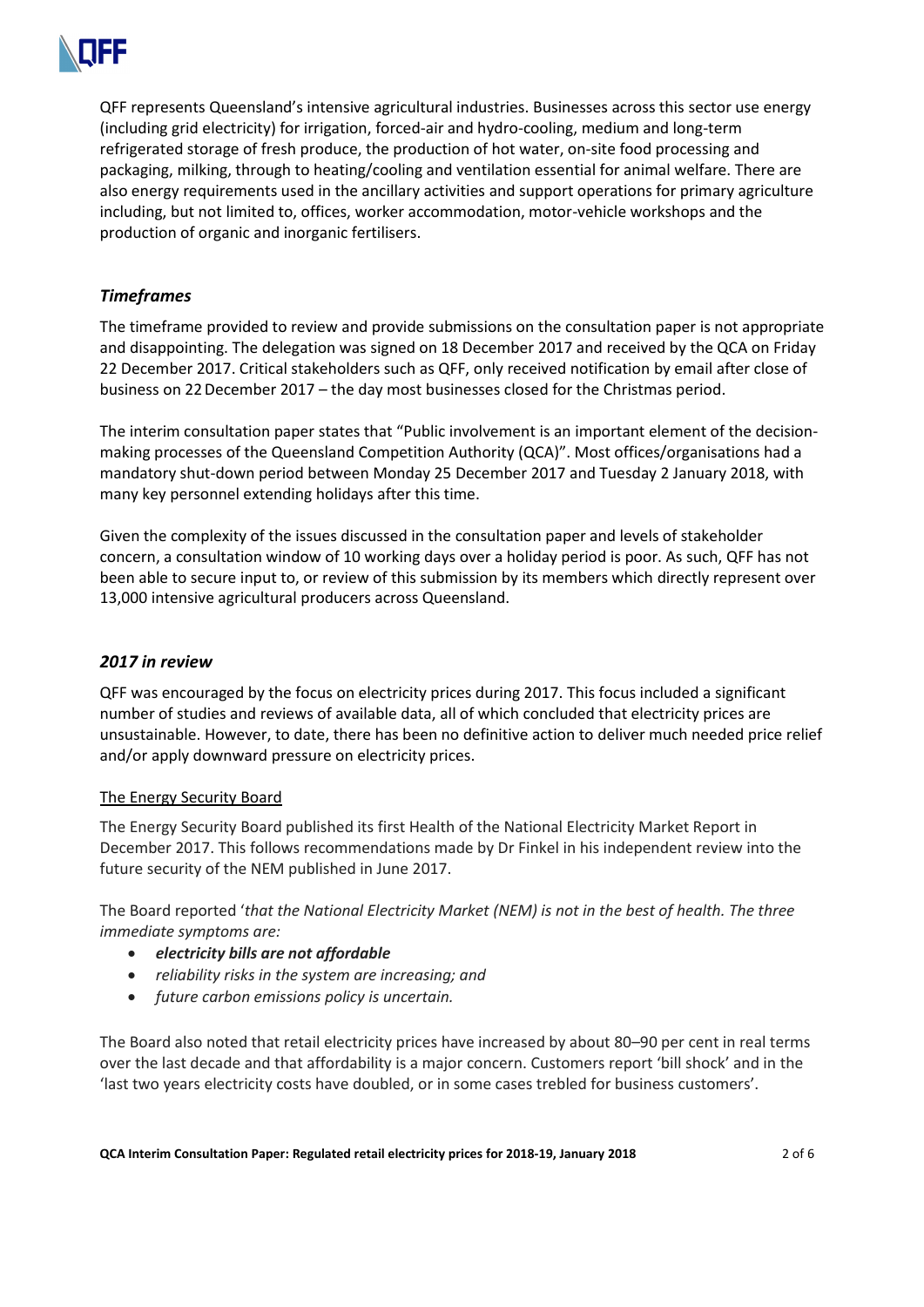

## The Australian Competition and Consumer Commission (ACCC)

The ACCC's Retail Electricity Pricing Inquiry: Preliminary Report, tabled in October 2017, stated that *'Australia has an electricity affordability problem'* and that *'price increases over the past ten years are putting Australian businesses and consumers under unacceptable pressure'*.

The ACCC report concluded that '*network costs were proportionally more significant in Queensland (and NSW) than other states'* and *'network revenue increased the most in Queensland (and NSW), peaking respectively at 200 per cent (in 2015) and 190 per cent (in 2013) relative to 2006 revenues'*.

Furthermore, Queensland and South Australian customers experienced a continuous increase in network costs from 2007-08 to 2014-15 while between 2015-16 and 2016-17, *NEM spot prices increased by 60 per cent in Queensland (which was the highest increase).*

In its report, the ACCC also noted the effect that large generators can have on a market, illustrating the Queensland Government's direction to state-owned Stanwell Corporation in June 2017 to offer more capacity in the NEM and alter its bidding strategies to put downwards pressure on wholesale prices. Thirty-seven per cent of electricity dispatched in Queensland in 2016-17 was generated by Stanwell Corporation.

The intervention achieved immediate impacts in the market. Before the direction to Stanwell Corporation, futures contracts for the 2017-18 summer months in Queensland were trading at around \$120 per MWh. Following the direction to Stanwell Corporation, those futures prices dropped to around \$100 per MWh and have remained consistent since.

### *Review of the consultation paper*

#### Transitional Arrangements

QFF notes that the Queensland Government has committed to the transitional and obsolete tariff classes (in particular, T62, 65 and 66) until 2020 – so it is disappointing to see the QCA consultation question seeking responses regarding the potential premature removal of these tariffs in 2018-19 (see p. 20).

QFF strongly supports continued access to the transitional and obsolete tariffs for all Ergon/Regional customers. These tariffs continue to provide the best-value option for many businesses. On-farm (level 2) audits conducted over the past two years as part of the Energy Savers Program have continued to identify that the transitional and obsolete tariffs are preferential over other available tariffs. Audits have also recommended that several agricultural businesses move onto the transitional tariffs, after identifying financial savings. Details of these audits and subsequent reports, including auditor recommendations, are available upon request.

QFF maintains the importance of preserving these tariff classes beyond 2020 and does not agree with the Queensland Government's position that the transitional period for current irrigation and small business tariffs should not be extended beyond 2020.

Research and tools to assist irrigators and small businesses currently using transitional and obsolete tariffs is nascent at best; and targeted media around their impending removal has not commenced.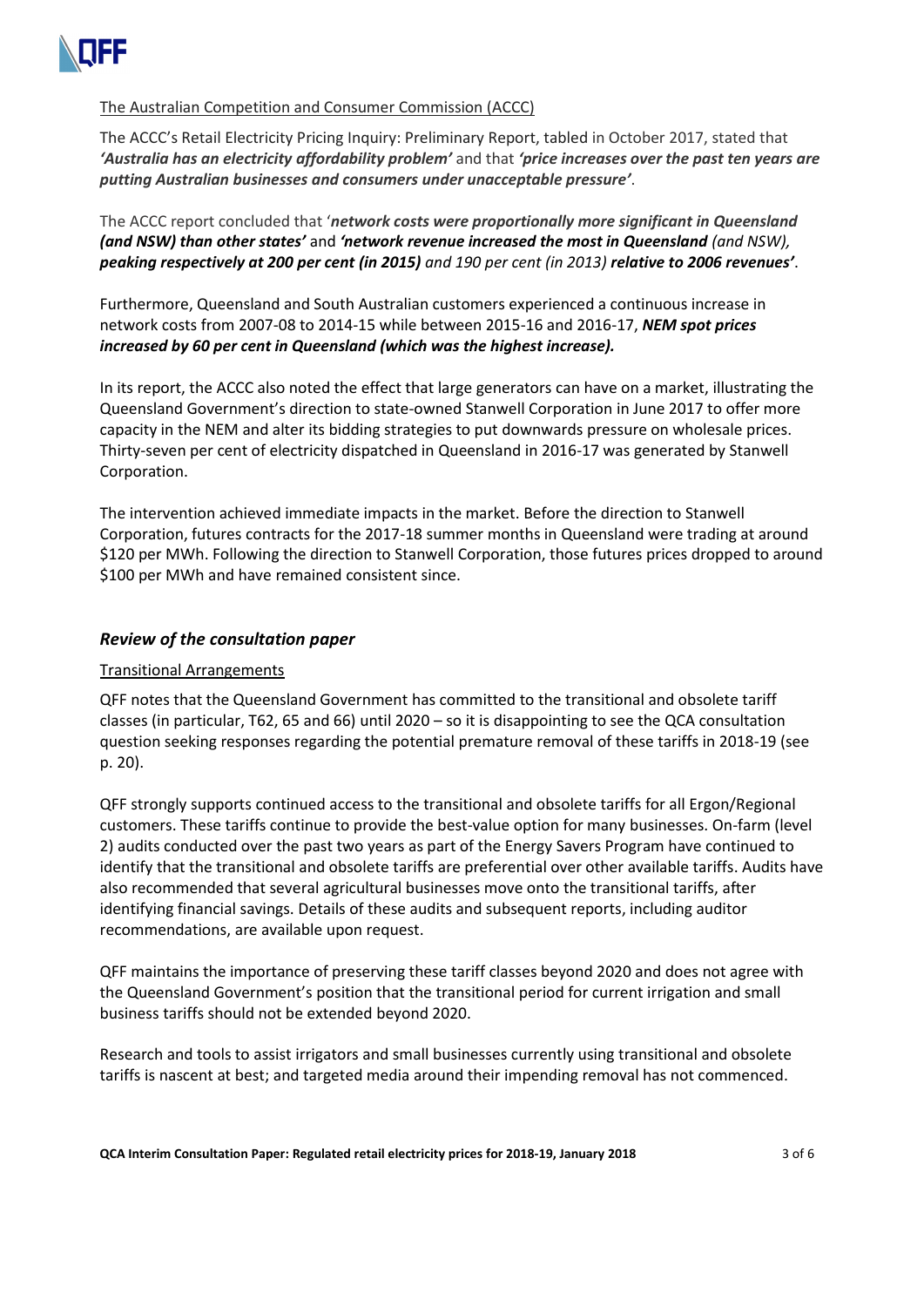

QFF and its members have been actively working with the former Department of Energy and Water Supply and Ergon to collect data and develop tools to permit businesses to make an informed transition to other tariffs post 2020. However, this work has been delayed by Cyclone Debbie, regulatory issues (such as categorisation of CT meters), inadequate mobile phone coverage, as well as limits set by Queensland Treasury to the size and design parameters of the trial program. As a result, data and analysis from this trial (171 smart meters to inform farmers of when and how they are using electricity plus nine tariff participants) is only now being collected and will not provide sufficient insight across seasonal and climatic patterns to provide the required insight or business confidence.

Businesses need more time to transition from the transitional and obsolete tariffs and Ergon Retail require more time to analyse the available data and design suitable future tariffs.

### *Outcomes*

QFF reiterates its deep concern about the implementation of current and future electricity prices. We consider that the process for electricity price reform is flawed and needs a complete review. QFF continues to question the QCA process for annual tariff setting. We believe that ongoing annual determinations will continue to undermine investment confidence within the agricultural and rural business sector.

Electricity prices in Australia are higher than overseas jurisdictions<sup>1</sup>, disadvantaging commodity exports on the global market and leaving agricultural producers heavily trade-exposed. As Queensland's electricity costs rise, the viability of intensive agriculture is being eroded.

For example, Queensland agriculture is the second largest user of water and has the second largest number of irrigated agricultural businesses in Australia. Considering sources of agricultural water, Queensland is the largest user groundwater and recycled/recaptured water resources. The amount of energy and, in turn, the financial cost of using these sources of agricultural water is higher than utilising surface waters.

Irrigation electricity tariffs in Queensland have risen over 136 per cent over the past decade (Attachment 1), and post-2020 this rise will be unsustainable with the withdrawal of these specific, 'non-cost reflective' (and thus transitional) irrigation tariffs. Electricity is fundamental to our economy and way of life, so it is important to note that over the same 10-year period, CPI increased by just 24 per cent.

There are about 42,000 electricity connections for businesses in regional Queensland. Almost a third of regional business connections are on eight different tariffs classified as transitional or obsolete. Almost half of connections are for agricultural purposes<sup>2</sup>.

The impacts of rising electricity prices are clearly eroding Queensland's irrigation sector, with a growing number of primary producers switching to dryland farming practices as the price of electricity has already become unsustainable for many businesses. Queensland is experiencing a steady decline in the number of irrigation businesses (Table 1) as well as reducing productivity across the sector.

<sup>&</sup>lt;sup>1</sup> CME (2012). Electricity Prices in Australia: An International Comparison. A Report to the Energy Users Association of Australia. Carbon and Energy Markets, March 2012.

<sup>2</sup> Queensland Productivity Commission. (2016). Electricity Pricing Inquiry 2016. Chapter 10: Rural and Regional Industries – Transitional and Obsolete Tariffs.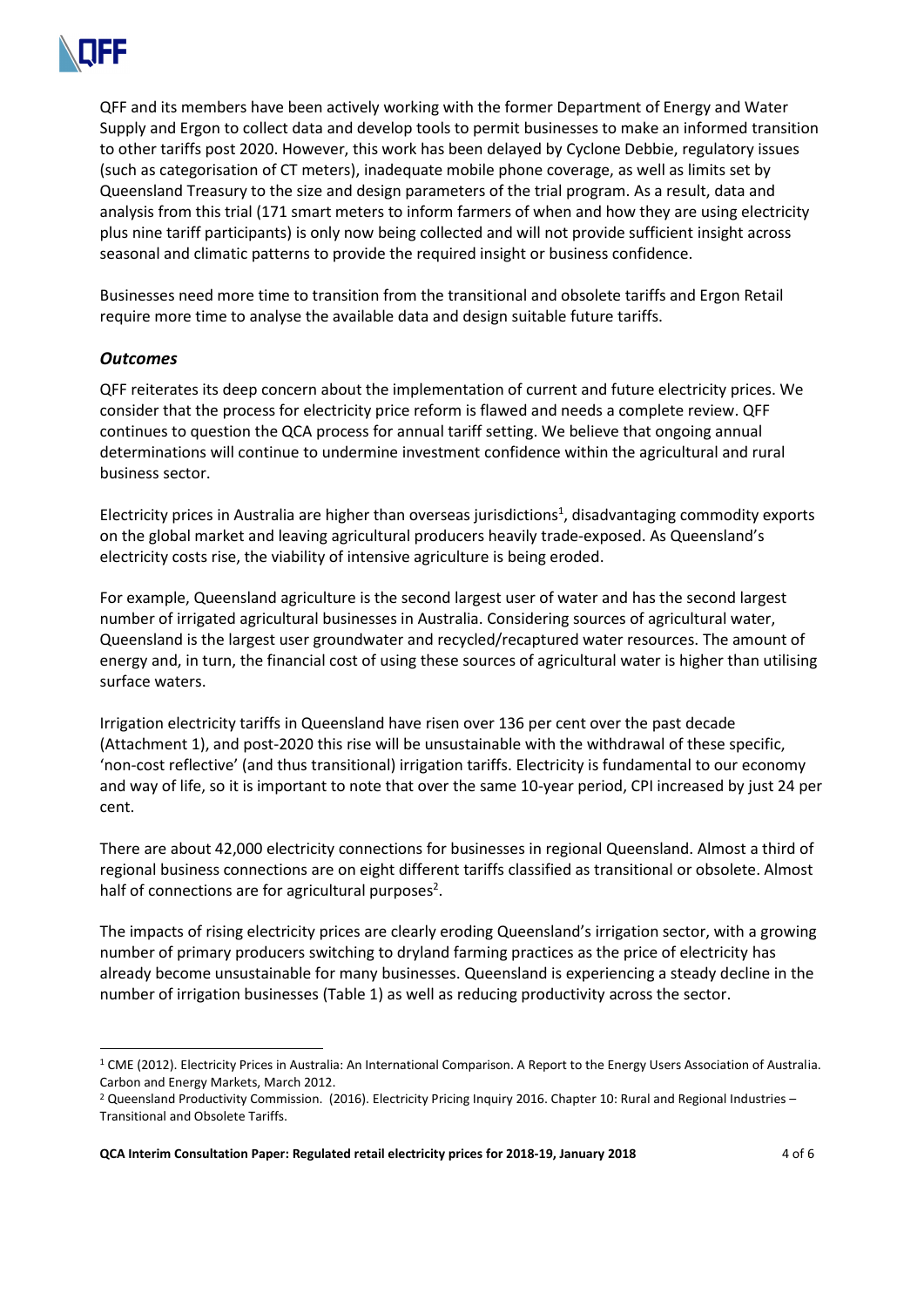

**Table 1: Summary of Agricultural Water-Use Statistics for Queensland, Australia (Davis 2017 – data from various ABS sources)<sup>3</sup>**

|                             | 2015-16  | 2014-15  | 2013-14  | 2012-13  | 2011-12  | 2010-11  | 2009-10  |
|-----------------------------|----------|----------|----------|----------|----------|----------|----------|
| Area of holding (ha)        | 127.550. | 135.917. | 139.932. | 129.548. | 137,239, | 139.834. | 129.667. |
|                             | 908      | 925      | 697      | 236      | 082      | 696      | 586      |
|                             |          |          |          |          |          |          |          |
| Number of agricultural      | 5.416    | 7.622    | 7.461    | 6.685    | 7.572    | 8.023    | 9.402    |
| businesses irrigating (no.) |          |          |          |          |          |          |          |

Farmers are modifying their practices to adjust to water availability and climatic conditions as aboveaverage temperatures and dry conditions in Queensland persist, along with increasing high prices for water and the electricity to pump that water. These are critical factors not only in water use and crop selection, but also in the 'decision to plant'. This includes 'selling off' water allocations to recoup costs rather than cropping in a potentially 'bad year'.

Queensland is experiencing increasing climate variability. We must therefore address electricity prices for irrigation, processing, animal welfare etc. if we are to ensure economic sustainability for Queensland's intensive agricultural sector, and take advantage of agricultural expansion opportunities that will realise increased exports and ensure future food security.

According to the Australian Energy Regulator, there were 698 small business disconnections by Ergon Retail (regional Queensland) in 2016-17 – a substantial increase in the 384 disconnections recorded in 2015-16. Some of these disconnections have been agricultural and related businesses who could not pay their electricity bill. Irrigators' decisions to utilise irrigation and therefore use electricity are driven primarily by crop water requirements and regulation governing water access (for example, water licencing conditions which may be based on specific times of the day through to flood levels in a riverine system). Due to these constraints, irrigators often have limited flexibility in their electricity use and cannot respond to different electricity price signals, such as peak versus shoulder electricity rates.

In response to price increases, farming businesses, including irrigators, have been installing energy efficiency measures and renewable energy, and in many cases simply reducing demand. Much of these gains have been diminished by the increasing electricity costs, whilst simply reducing demand has also come at a cost either through reduced productivity or farmers simply choosing not to plant a crop.

Many farmers are now weighing-up options to 'switch-off' efficient irrigation technologies or leave the grid, taking opportunities in advancing technologies and their reducing costs. However, due to irrigation demands, through to the need for continuous power to refrigerate produce, some have already installed hybrids of renewables and new diesel generation as they transition key infrastructure off grid. While diesel presents an attractive option given its relatively low-cost and high-reliability, there is future uncertainty on how diesel may be impacted by Australia's obligation to manage carbon. This also leaves a legacy for those customers who are unable to leave the grid and may have to pay increasing costs into the future, thus compounding negative outcomes.

<sup>3</sup> Davis, G. (2017). The Climate Change-Energy-Water Nexus and Its Impacts of on Australia's Farming Sector. *The Impact of Climate Changes and Environmental Pollution on Our Life: The Question of Sustainability*. Eds. Albanaser Omran.